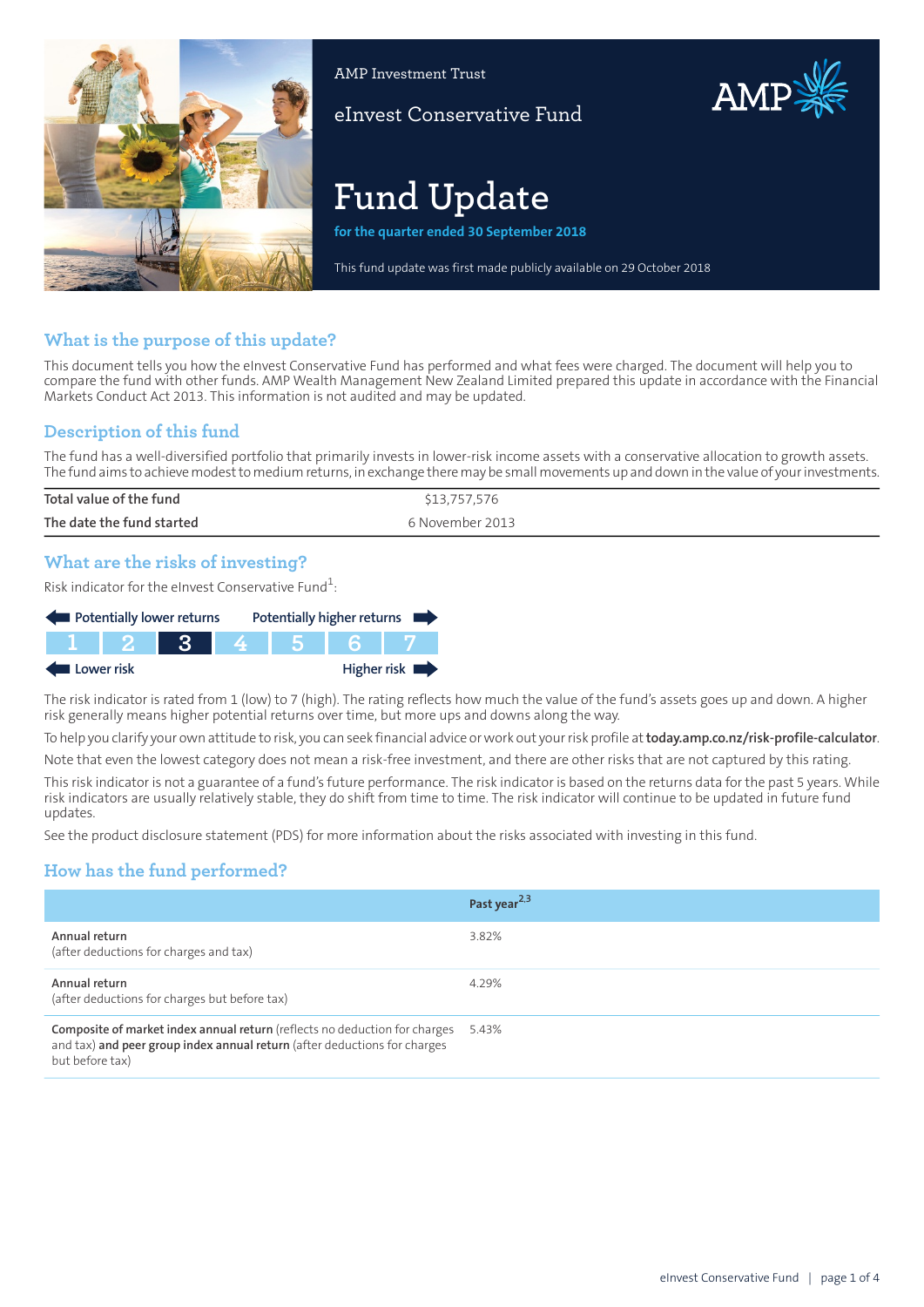#### **Annual return graph[2](#page-3-0),[3](#page-3-1)**



This shows the return afterfund charges and tax for each year ending 31 March since the fund started. The last bar shows the average annual return since the fund started, up to 30 September 2018.

**Important:** This does not tell you how the fund will perform in the future.

Returns in this update are after tax at the highest prescribed investor rate (PIR) of tax for an individual New Zealand resident. Your tax may be lower.

#### **What fees are investors charged?**

Investors in the eInvest Conservative Fund are charged fund charges. In the year to 31 March 2018 these were:

|                                                          | % of net asset value                                                     |
|----------------------------------------------------------|--------------------------------------------------------------------------|
| Total fund charges <sup>4</sup>                          | 1.22%                                                                    |
| Which are made up of -                                   |                                                                          |
| Total management and administration charges              | 1.22%                                                                    |
| Including -                                              |                                                                          |
| Manager's basic fee                                      | 0.81%                                                                    |
| Other management and administration charges <sup>5</sup> | 0.41%                                                                    |
| Total performance-based fees                             | $0.00\%$                                                                 |
| <b>Other charges</b>                                     | Dollar amount per investor or description<br>of how charge is calculated |
| <b>NIII</b>                                              |                                                                          |

NIL

Investors may also be charged individual action fees for specific actions or decisions (for example, for withdrawing from or switching funds). See the 'fees and other charges' document on the entry relating to the offer of interests in the AMP Investment Trust maintained on the offer register (**[disclose-register.companiesoffice.govt.nz](https://disclose-register.companiesoffice.govt.nz/)**) for more information about those fees.

Small differences in fees and charges can have a big impact on your investment over the long term.

#### **Example of how this applies to an investor**

Craig had \$10,000 in the fund at the start of the year and did not make any further contributions. At the end of the year, Craig received a return after fund charges were deducted of \$382.00 (that is 3.82% of his initial \$10,000). Craig also paid \$0.00 in other charges. This gives Craig a total return after tax of \$382.00 for the year.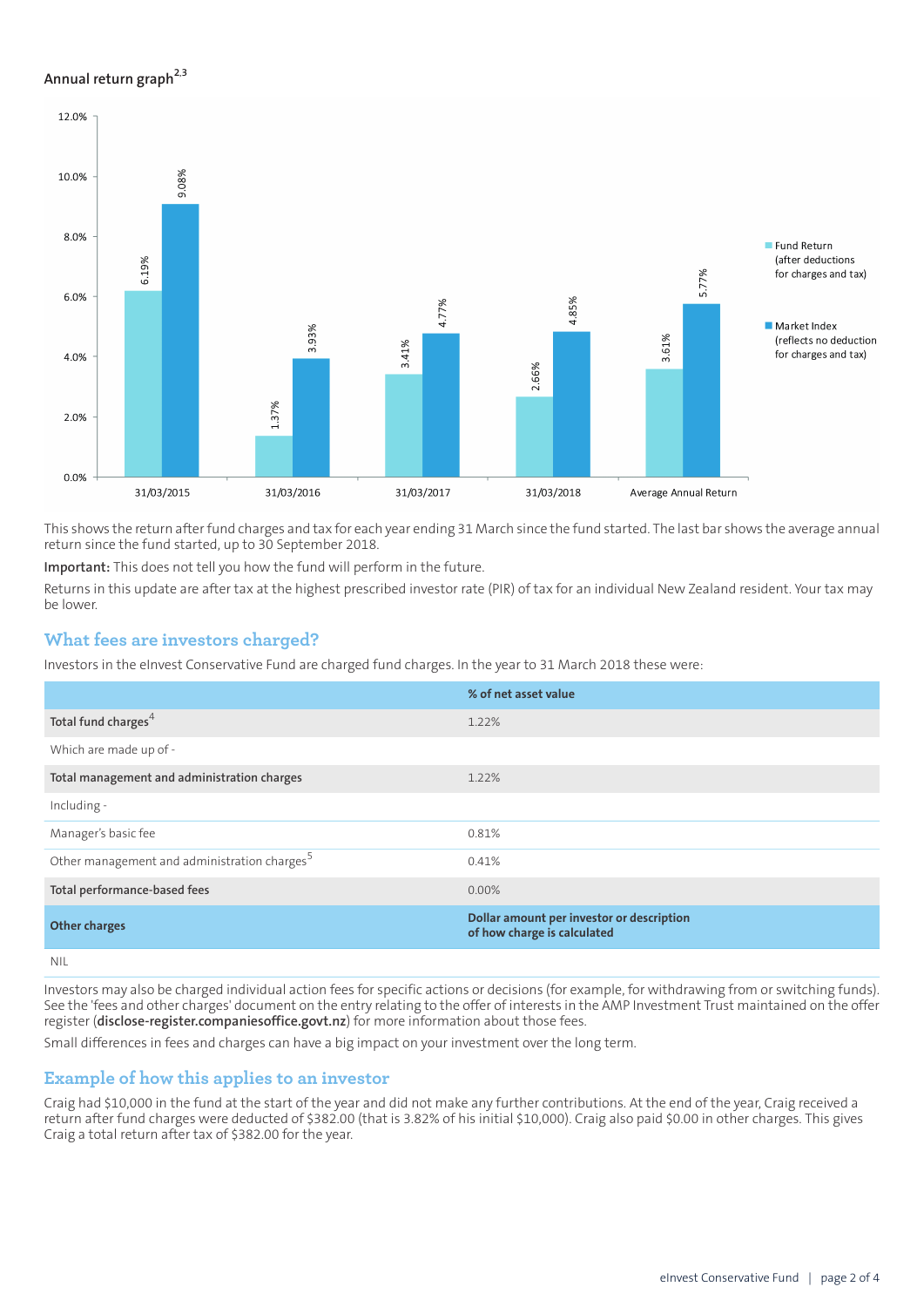## **What does the fund invest in?**

## **Actual investment mix<sup>6</sup>**

This shows the types of assets that the fund invests in.



#### **Target investment mix**

This shows the mix of assets that the fund generally intends to invest in.

| <b>Asset Type</b>            | <b>Allocation</b> |
|------------------------------|-------------------|
| Cash and cash equivalents    | 23.00%            |
| New Zealand fixed interest   | 25.00%            |
| International fixed interest | 28.00%            |
| Australasian equities        | 6.00%             |
| International equities       | 14.25%            |
| Listed property              | 2.50%             |
| Unlisted property            | 0.00%             |
| Commodities                  | 0.625%            |
| Other*                       | 0.625%            |
|                              |                   |

\*Other consists of alternative strategies (0.625%)

## **Top 10 investments<sup>6</sup>**

|    | <b>Name</b>                                             | Percentage<br>of fund<br>net assets | <b>Asset Type</b>          | Country     | <b>Credit rating</b><br>(if applicable) |
|----|---------------------------------------------------------|-------------------------------------|----------------------------|-------------|-----------------------------------------|
| 1  | Call Account (Westpac Banking Corporation Advance Acct) | 9.55%                               | Cash and cash equivalents  | New Zealand | AA                                      |
| 2  | Call Account (ANZ 32 Day Constant Maturity Date)        | 4.11%                               | Cash and cash equivalents  | New Zealand | AA                                      |
| 3  | New Zealand Government bond maturing 15 Apr 27          | 2.35%                               | New Zealand fixed interest | New Zealand | $AA+$                                   |
| 4  | Call Account (Rabobank Advance Account NZD)             | 2.12%                               | Cash and cash equivalents  | New Zealand | $\overline{A}$                          |
| 5  | New Zealand Government bond maturing 14 Apr 33          | 1.49%                               | New Zealand fixed interest | New Zealand | $AA+$                                   |
| 6  | New Zealand Government bond maturing 15 May 21          | 1.48%                               | New Zealand fixed interest | New Zealand | $AA+$                                   |
|    | ASB Bank Ltd note maturing 12 Nov 18                    | 1.47%                               | New Zealand fixed interest | New Zealand | $AA-$                                   |
| 8  | Orbis Global Equity LE Fund                             | 1.24%                               | International equities     | Australia   | N/A                                     |
| 9  | ASB Bank Ltd note maturing 21 Nov 18                    | 0.75%                               | New Zealand fixed interest | New Zealand | $AA-$                                   |
| 10 | New Zealand Government bond maturing 15 Apr 23          | 0.74%                               | New Zealand fixed interest | New Zealand | $AA+$                                   |

The top 10 investments make up 25.30% of the fund.